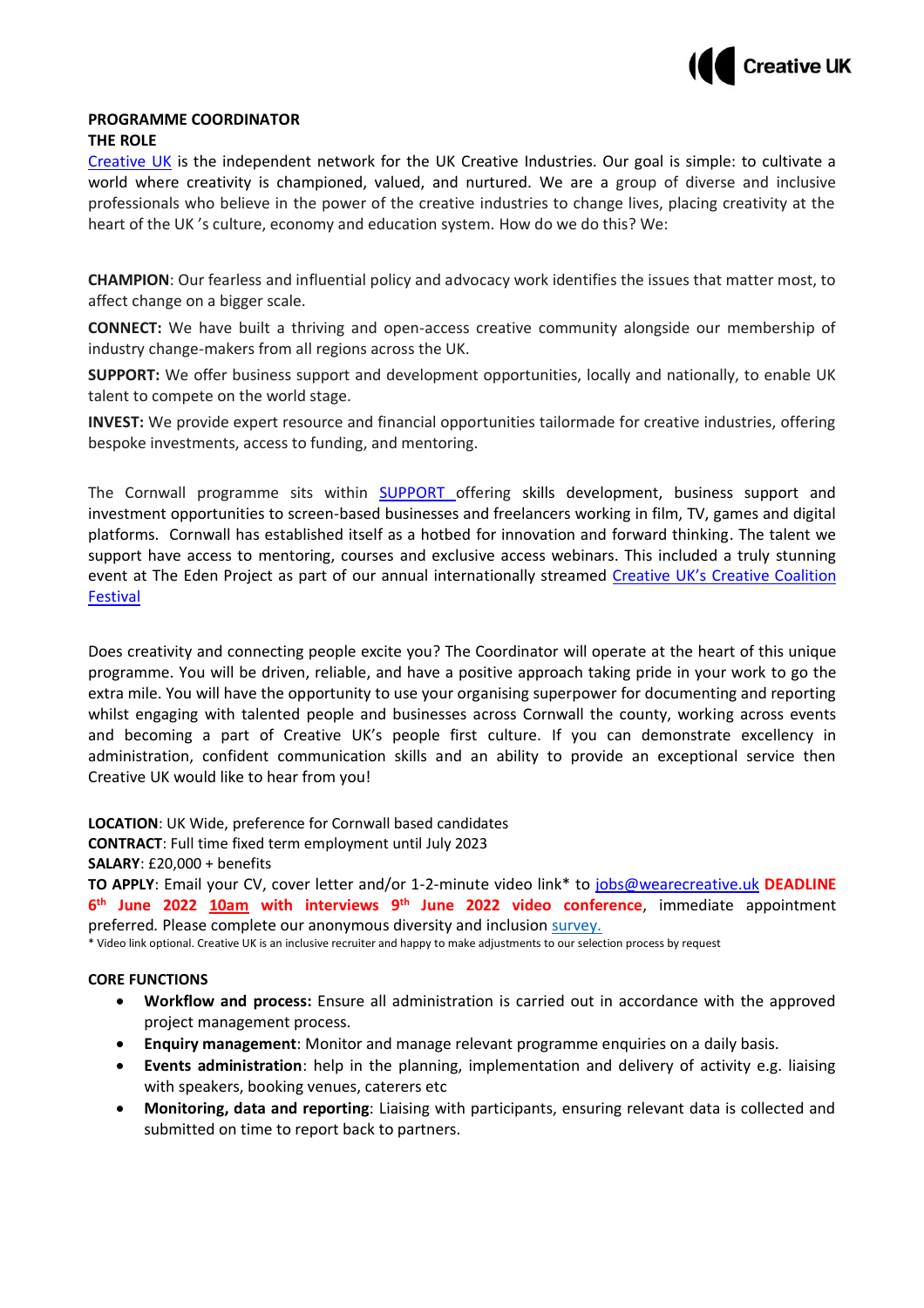

#### **KEY AREAS OF RESPONSIBILITY**

Act as a key point of contact for Programme enquiries, providing information, advice and guidance as required.

Provide organisational and administrative support to the Programme Manager in the delivery of our Creative Growth Programme

Develop community engagement via social media and drafting copy for promotional materials.

Liaising with Marketing and partners to ensure appropriate ongoing exposure/ coverage of programme news, stories and successes, workshops, and events.

Conduct research to develop and manage contacts, researching networks and potential participants and being the key point person to engage. Liaising with marketing for network marketing packs.

Retain accurate records, maintaining secure data protected files, spreadsheets and CRM system data, conduct visits with partners and check claim submissions to ensure eligible and evidenced.

Facilitate meetings, making arrangements where necessary for Video Conference, conference calls or inperson meeting, including note taking.

Support development of partnerships Maintain a database of connections and a programme event calendar

Support the research of creative clusters, gaps in the market, trends and needs across Cornwall and the Isles of Scilly to help shape programme planning

Assist with the preparation of plans, schedules and budgets for agreed activity. Ensure retention of paper files alongside the CRM which are high quality and compliant for audit and archiving as an evidence base

Collate all reporting information and write progress reports with relevant contributions from the programme and finance team.

To undertake any other duties as may be reasonably required.

All staff must develop Creative England's commitment to equal opportunities and promote nondiscriminatory practices in all aspects of work undertaken.

This role is funded through the European Structural and Investment Funds (ESIF)

*This job description is not intended to be either prescriptive or exhaustive; it is issued as a framework to outline the main areas of responsibility at the time of writing*

## **PERSON SPECIFICATION**

- ✓ **Project administration:** Demonstrable experience working in a similar fast-paced administrative role
- ✓ **Events** support: Experience working across events coordination, including operational and marketing
- ✓ **Experience working with ERDF Funding\***
- ✓ **Knowledge and experience of working in creative sector**, ideally across European projects\*
- **Communication**: able to build relationships and work well with stakeholders
- ✓ **Data & Systems**: Strong MS Office skills: Excel, Word, and PowerPoint as well as a willingness to learn our in house marketing software.